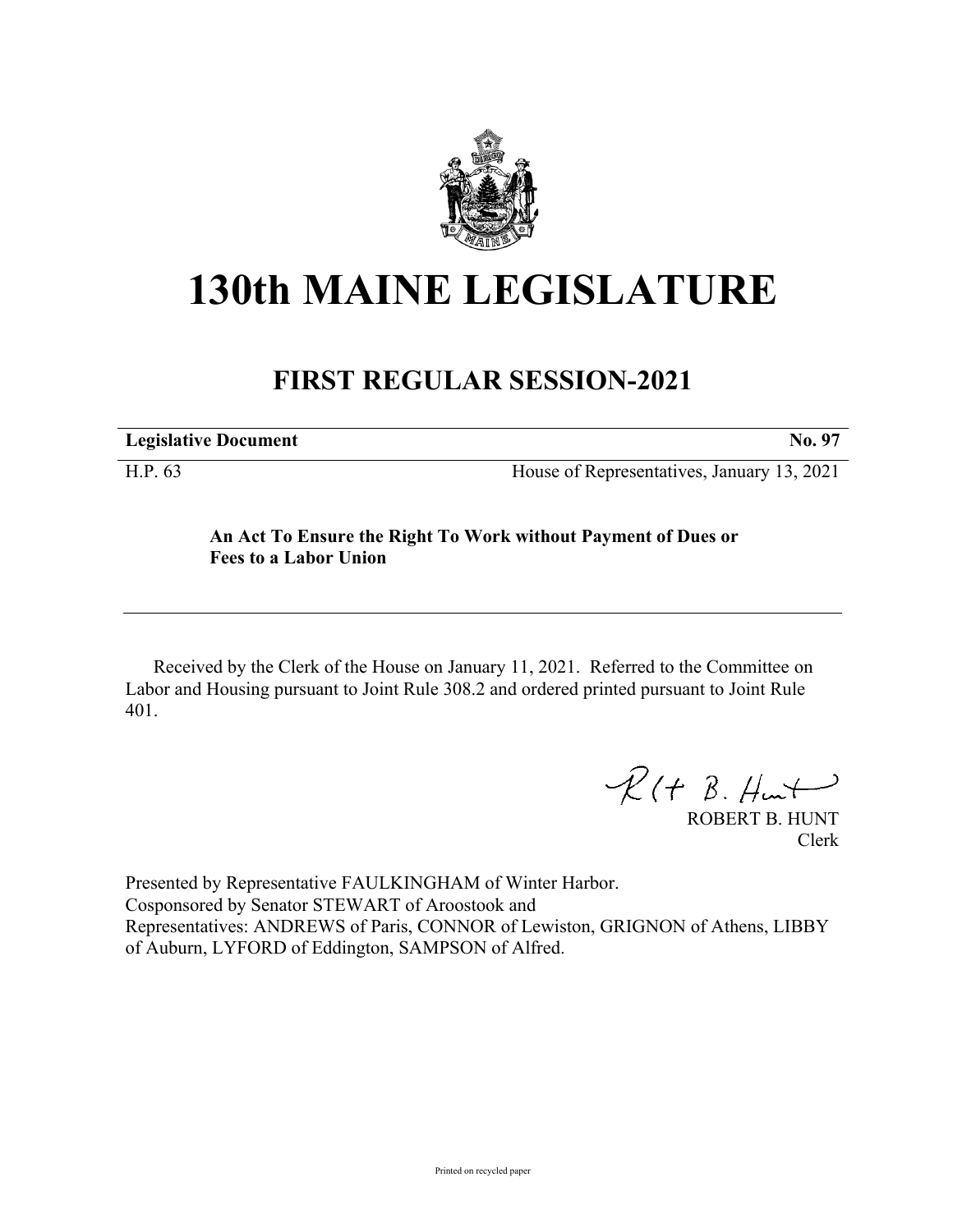- 1 **Be it enacted by the People of the State of Maine as follows:**
- 2 **Sec. 1. 26 MRSA §963, sub-§2,** as enacted by PL 2007, c. 415, §2, is amended to 3 read:

4 **2. Not join a union and not pay union dues.** Refrain from joining or participating 5 in the activities of organizations for the purposes of representation and collective 6 bargaining, except that an employee may be required to pay to the organization that is the 7 bargaining agent for the employee a service fee that represents the employee's pro rata share 8 of those expenditures that are germane to the organization's representational activities and 9 refrain from paying any dues, fees, assessments or other similar charges, however 10 denominated, of any kind or amount to a labor organization or to a 3rd party or charity in 11 lieu of payment to a labor organization.

12 **Sec. 2. 26 MRSA §979-B, sub-§2,** as enacted by PL 2007, c. 415, §6, is amended 13 to read:

14 **2. Not join a union and not pay union dues.** Refrain from joining or participating 15 in the activities of organizations for the purposes of representation and collective 16 bargaining, except that an employee may be required to pay to the organization that is the 17 bargaining agent for the employee a service fee that represents the employee's pro rata share 18 of those expenditures that are germane to the organization's representational activities and 19 refrain from paying any dues, fees, assessments or other similar charges, however 20 denominated, of any kind or amount to a labor organization or to a 3rd party or charity in 21 lieu of payment to a labor organization.

22 **Sec. 3. 26 MRSA §1023, sub-§2,** as enacted by PL 2007, c. 415, §10, is amended 23 to read:

24 **2. Not join a union and not pay union dues.** Refrain from joining or participating 25 in the activities of organizations for the purposes of representation and collective 26 bargaining, except that an employee may be required to pay to the organization that is the 27 bargaining agent for the employee a service fee that represents the employee's pro rata share 28 of those expenditures that are germane to the organization's representational activities and 29 refrain from paying any dues, fees, assessments or other similar charges, however 30 denominated, of any kind or amount to a labor organization or to a 3rd party or charity in 31 lieu of payment to a labor organization.

32 **Sec. 4. 26 MRSA §1283, sub-§2,** as enacted by PL 2007, c. 415, §15, is amended 33 to read:

34 **2. Not join a union and not pay union dues.** Refrain from joining or participating in the activities of organizations for the purposes of representation and collective 36 bargaining, except that an employee may be required to pay to the organization that is the 37 bargaining agent for the employee a service fee that represents the employee's pro rata share 38 of those expenditures that are germane to the organization's representational activities and 39 refrain from paying any dues, fees, assessments or other similar charges, however 40 denominated, of any kind or amount to a labor organization or to a 3rd party or charity in 41 lieu of payment to a labor organization.

42 **Sec. 5. 26 MRSA c. 47** is enacted to read: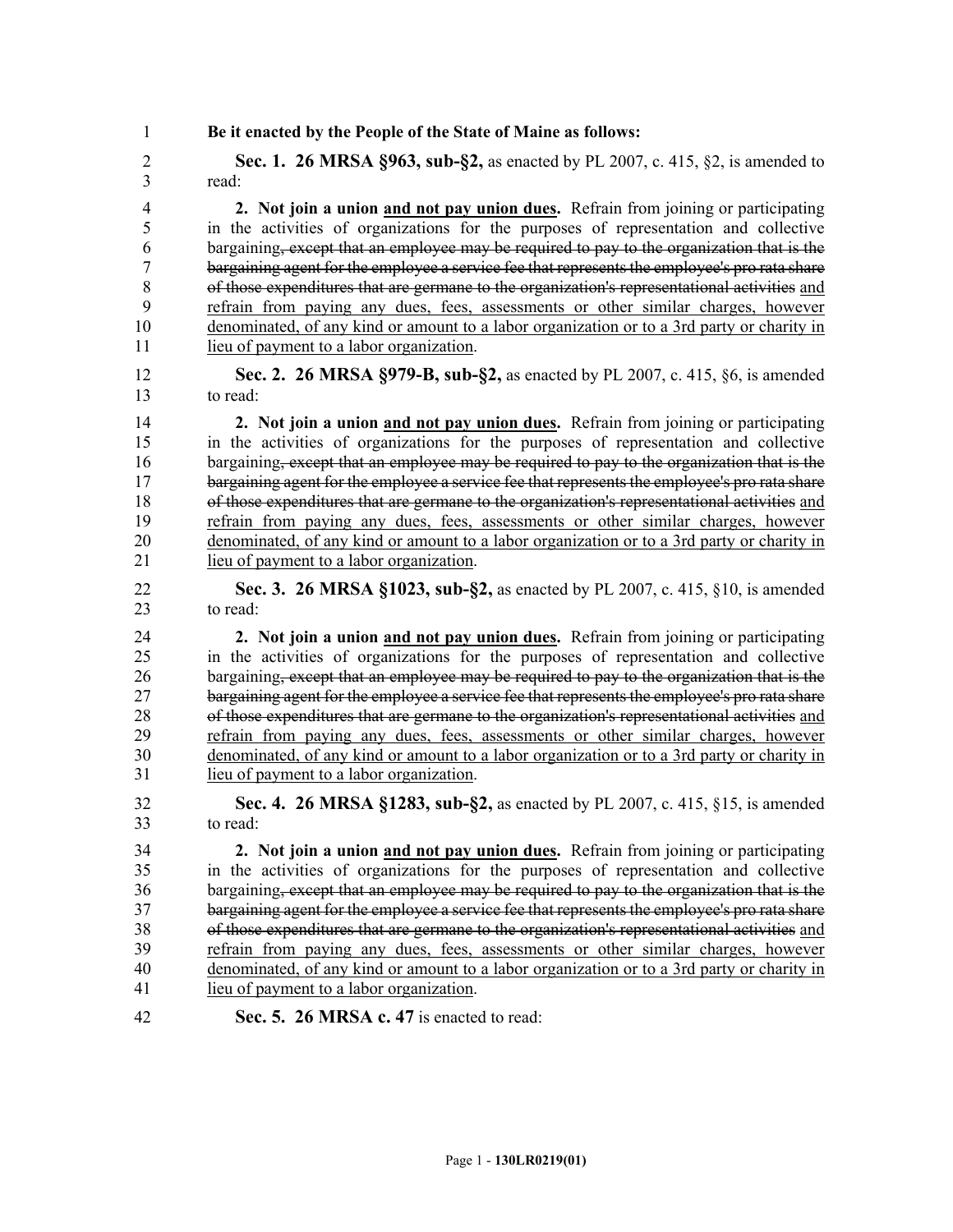| $\mathbf{1}$    | <b>CHAPTER 47</b>                                                                            |
|-----------------|----------------------------------------------------------------------------------------------|
| $\overline{2}$  | RIGHT TO REFRAIN FROM JOINING A UNION                                                        |
| 3               | §3701. Definitions                                                                           |
| 4               | As used in this chapter, unless the context otherwise indicates, the following terms         |
| 5               | have the following meanings.                                                                 |
| 6               | <b>1. Employer.</b> "Employer" means a person, firm, association, corporation, public        |
| 7               | employer, public school employer, public college, public university, public institution or   |
| 8               | public education agency.                                                                     |
| 9               | 2. Labor organization. "Labor organization" means an organization, agency or                 |
| 10              | employee representation committee or union that exists for the purpose, in whole or in part, |
| 11              | of negotiating or bargaining with employers on behalf of employees concerning wages,         |
| 12              | rates of pay, hours of work, other conditions of employment or other forms of                |
| 13              | compensation.                                                                                |
| 14              | §3702. Right to refrain                                                                      |
| 15              | Notwithstanding any law to the contrary, a person may not be required, as a condition        |
| 16              | of employment or continuation of employment, to:                                             |
| 17              | <b>1. Member.</b> Become or remain a member of a labor organization;                         |
| 18              | 2. Dues. Pay any dues, fees, assessments or other similar charges, however                   |
| 19              | denominated, of any kind or amount to a labor organization; or                               |
| 20              | 3. Payment to 3rd party. Pay to a charity or other 3rd party, in lieu of payments            |
| 21              | specified in subsection 2, any amount equivalent to or a pro rata portion of dues, fees,     |
| $\overline{22}$ | assessments or other charges required of members of a labor organization.                    |
| 23              | §3703. Agreements in violation                                                               |
| 24              | An agreement, understanding or practice, written or oral, implied or expressed,              |
| 25              | between a labor organization and an employer that violates a provision of this chapter is    |
| 26              | unlawful, void and of no legal effect.                                                       |
| 27              | §3704. Penalty                                                                               |
| 28              | A person who directly or indirectly violates a provision of this chapter commits a Class     |
| 29              | D crime.                                                                                     |
| 30              | §3705. Injunctive relief                                                                     |
| 31              | A person injured as a result of another person's violation or threatened violation of a      |
| 32              | provision of this chapter is entitled to injunctive relief against the person violating or   |
| 33              | threatening to violate this chapter.                                                         |
| 34              | §3706. Damages                                                                               |
| 35              | A person injured as a result of a violation or threatened violation of a provision of this   |
| 36              | chapter may recover all damages, including court costs and reasonable attorney's fees,       |
| 37              | resulting from the violation or threatened violation. A recovery of damages under this       |
| 38              | section is independent of and in addition to the penalty provided in section 3704.           |